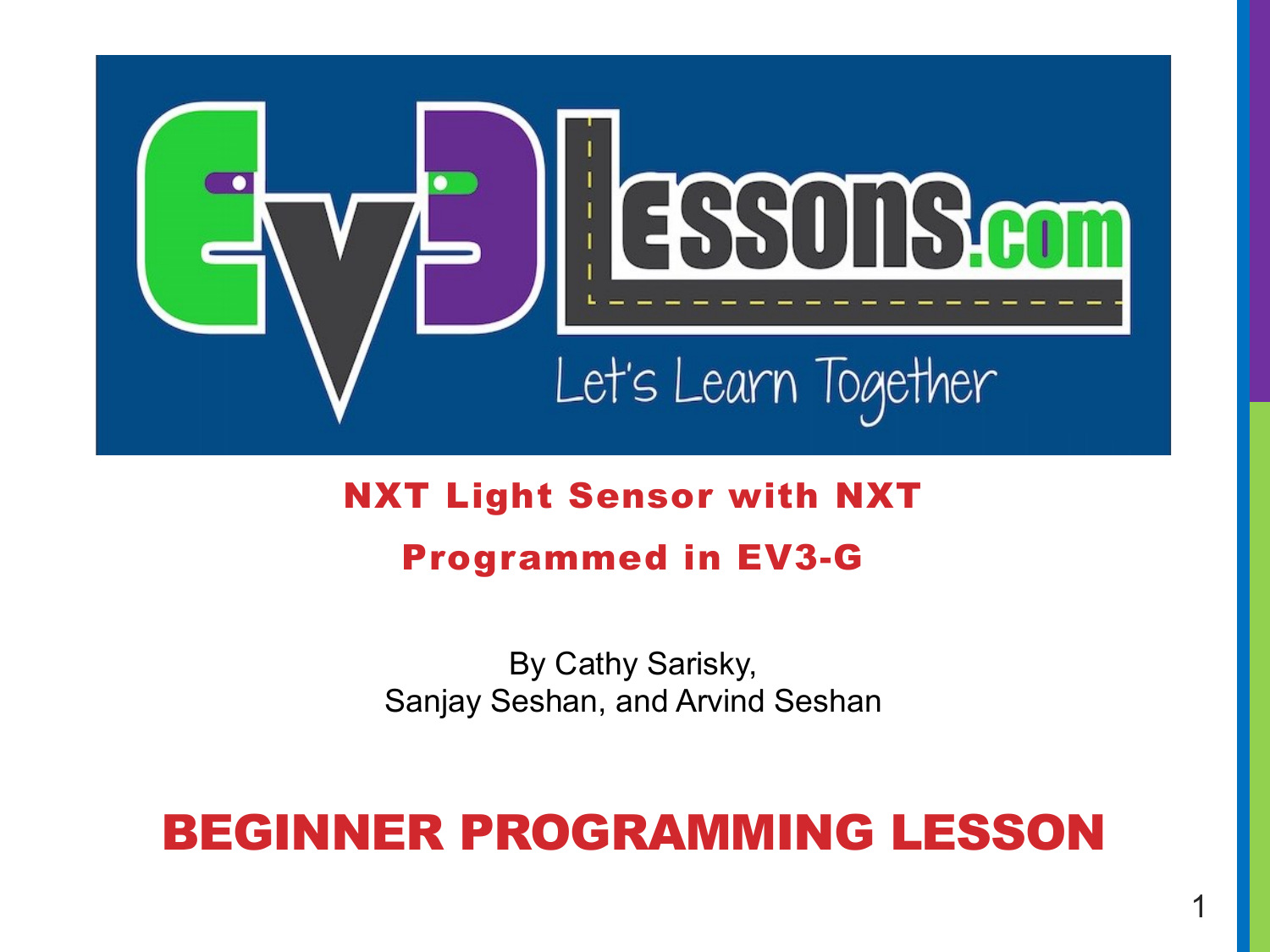## LESSON OBJECTIVES

• **Learn how to use the NXT Light sensor with an NXT brick using EV3-G programming**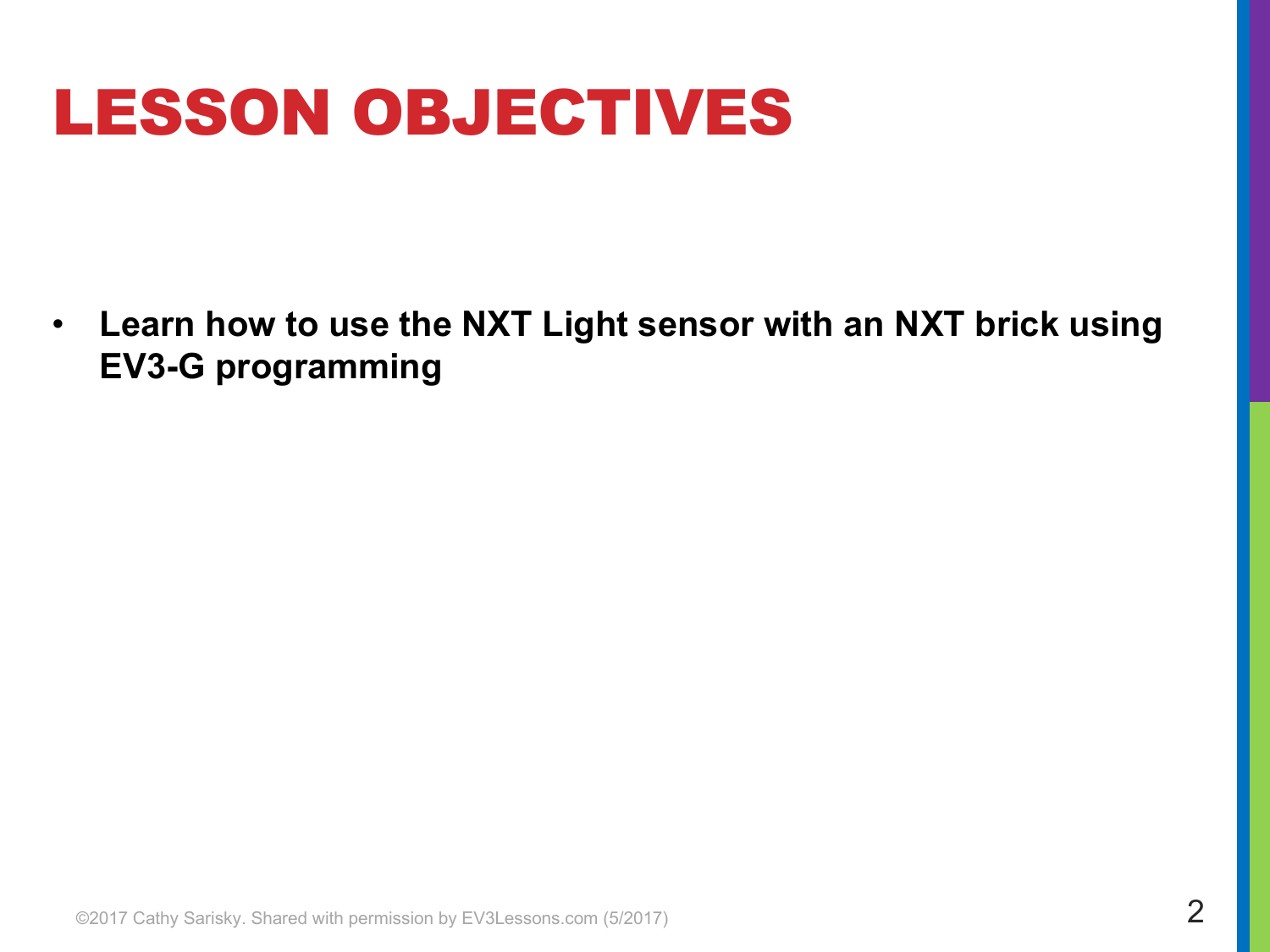### USING A LIGHT SENSOR WITH NXT IN EV3-G

- **How can we make a light sensor work with the EV3 software and NXT brick?** 
	- Pretend it is a sound sensor (Beginner)
	- Use the Raw Sensor Block (Advanced)
- **This lesson will cover the beginner level**

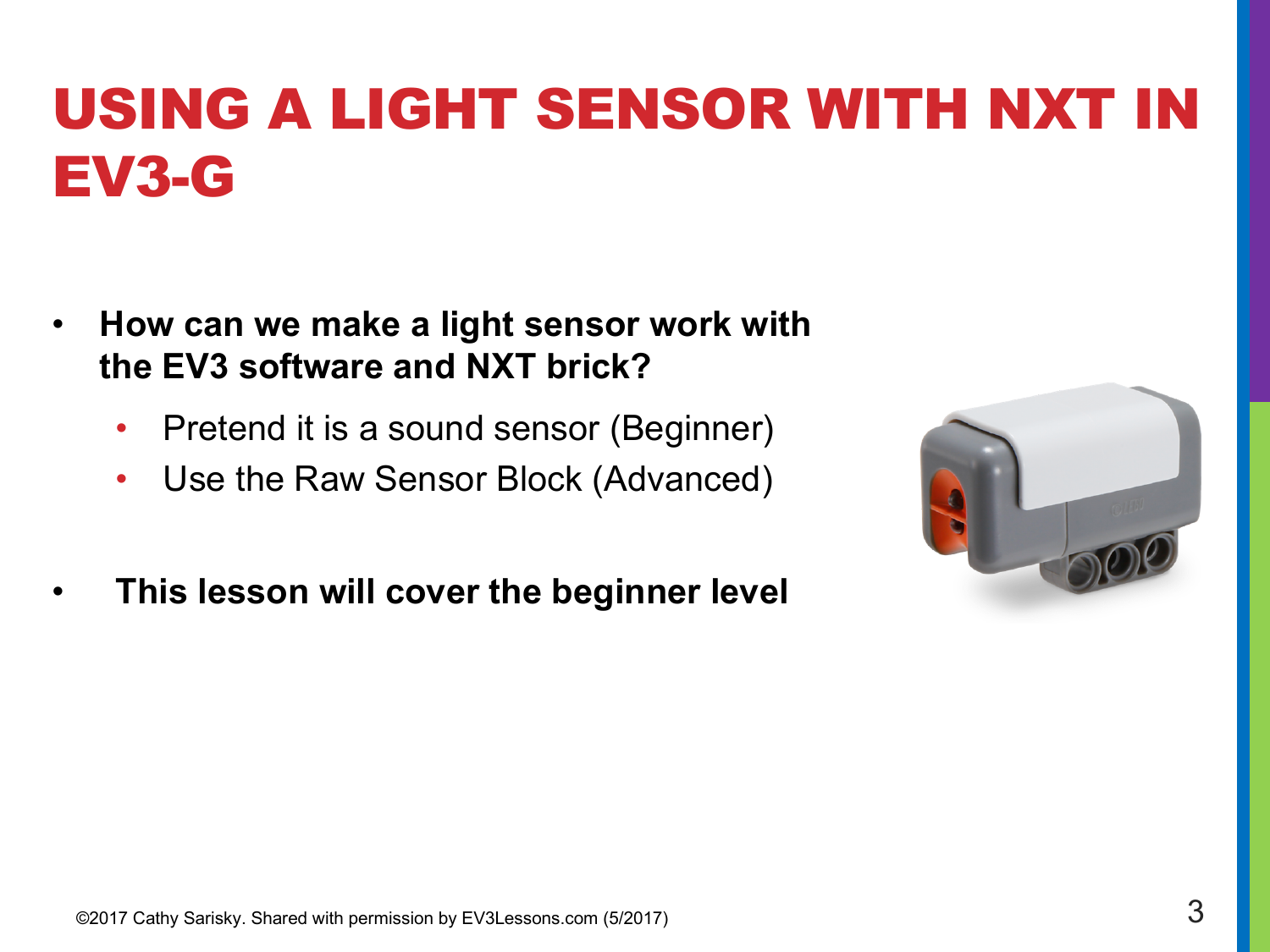# DOWNLOADING THE SOUND BLOCK

- The Sound Sensor Block is available for download on the LEGO.com site:
	- http://www.lego.com/enus/mindstorms/downloads
- Download the block using the "Importing Additional Blocks Lesson" in Beginner in EV3Lessons.com
- Note: If you are using the EDU software, the block will already be in your palette





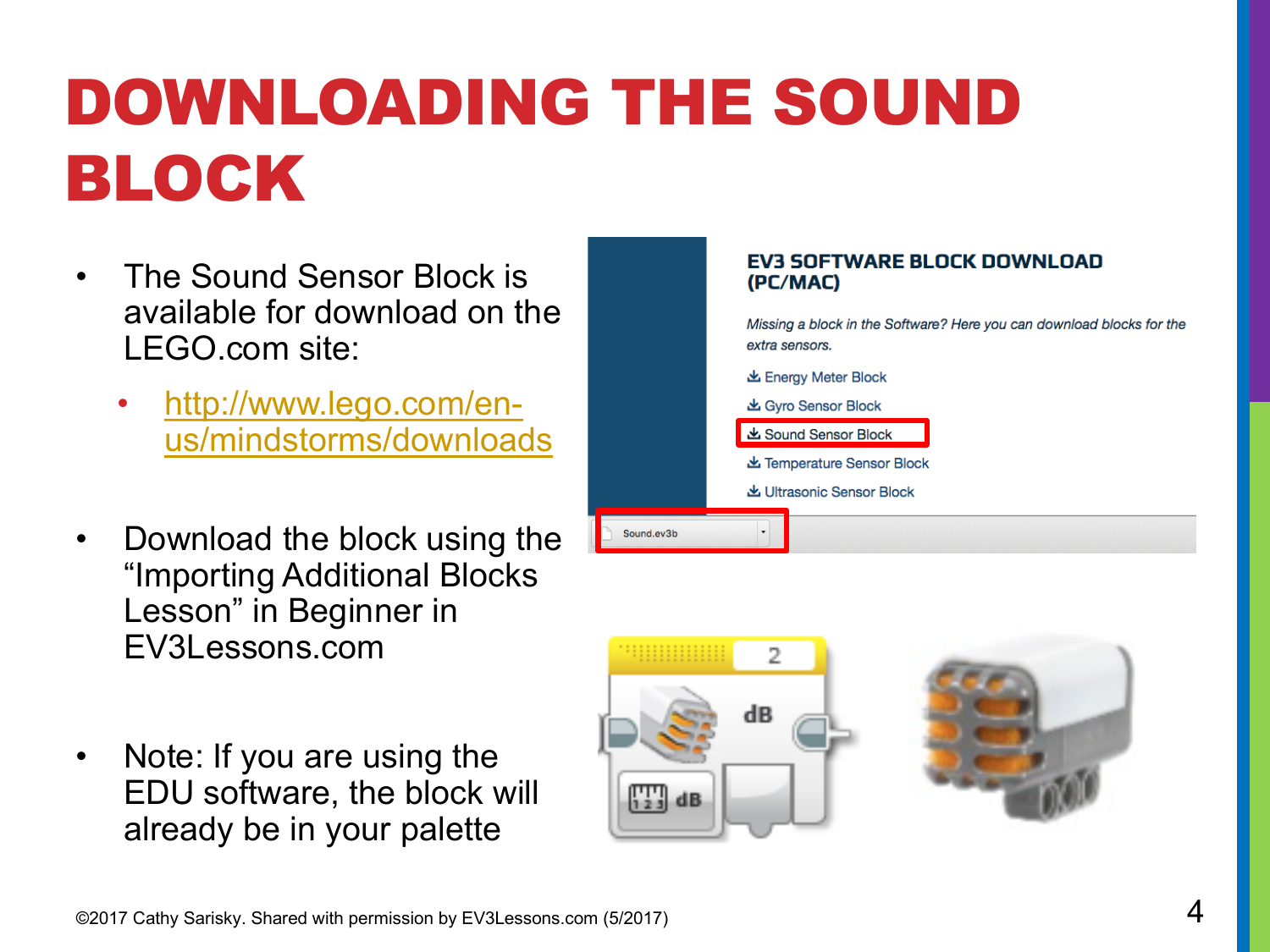#### USING THE LIGHT SENSOR WITH THE SOUND SENSOR BLOCK

- Once you install the sound sensor block, you can select the sound sensor for any loop, switch, or wait block.
- The "sound" sensor has two settings:
- In dB mode, it shines a red light and measures how much light is *reflected*. (Reflected light mode) A red light comes from the sensor whenever it is working in dB mode. White surfaces give a high (~70) reading. Black surfaces give a low (~20) reading.
- In dBa mode, it looks for *ambient* light. (Ambient Light Mode) The red light will not be on.
- Don't worry about using a sound sensor in your program when you really have a light sensor connected. Everything works just fine.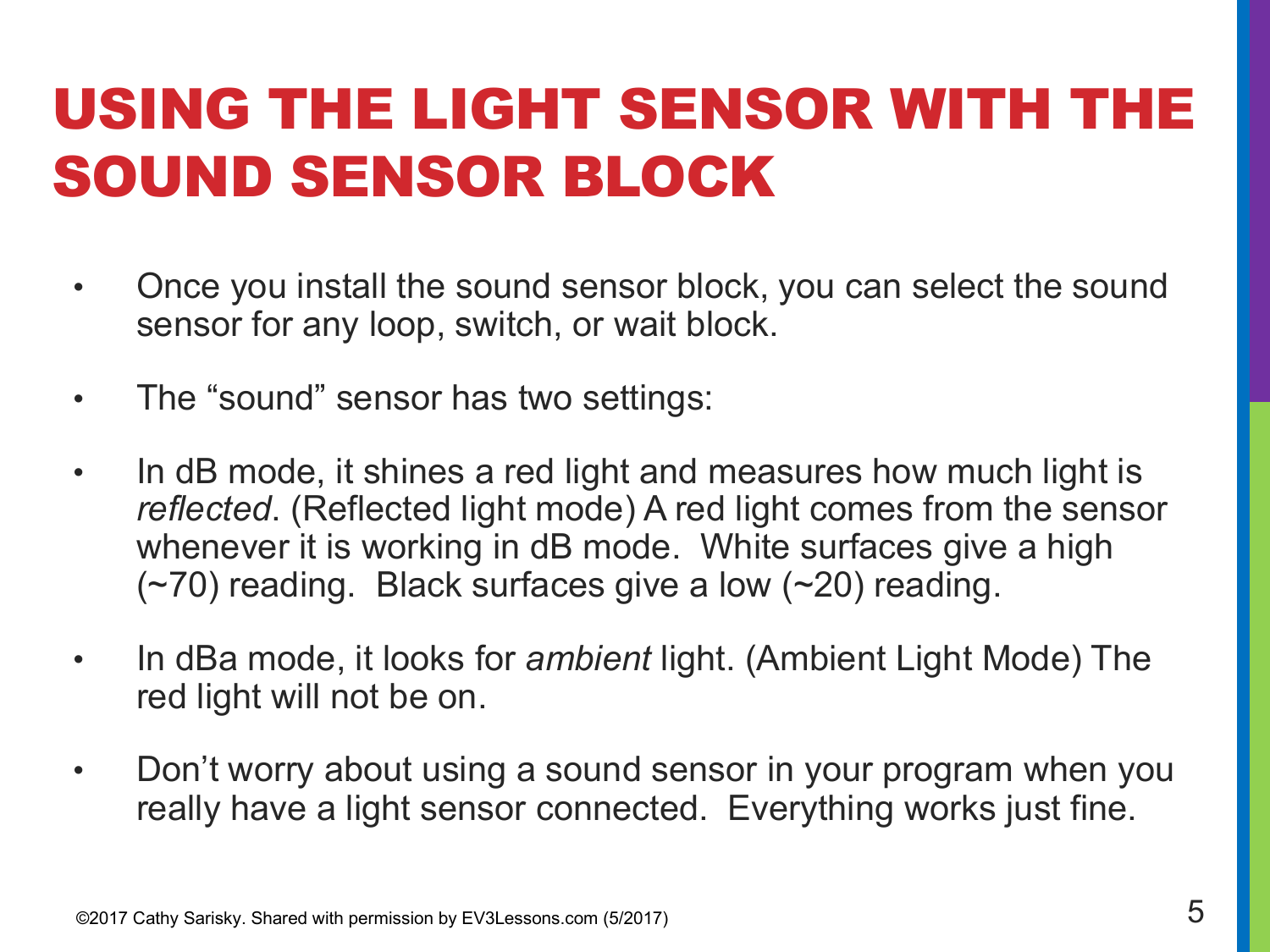## EXAMPLE USAGE: READING THE LIGHT SENSOR & DISPLAYING

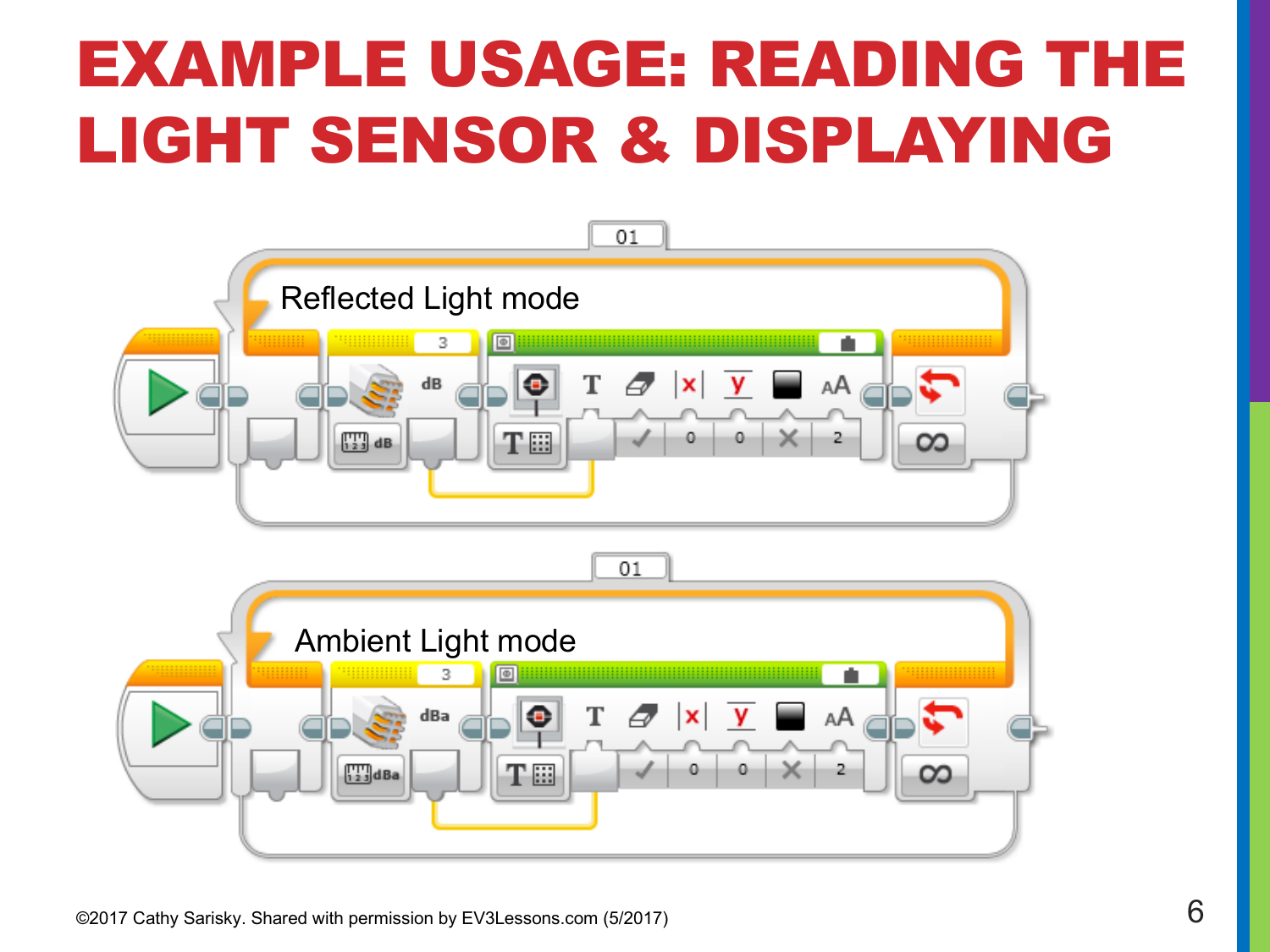## COLOR SENSOR CHALLENGE

Now that you know how to use the NXT Light sensor, can you use it to make the robot move up to a black line using the color sensor?

Step 1: Use Wait For NXT Sound Sensor (NXT Light)

Step 2: Use the NXT Sound Sensor in Compare dB mode

Step 3: To know what value to use, you will have to use Port View to determine what the NXT Light sensor reads for Black (refer to the "Port View" Lesson in Beginner in EV3Lessons.com. Note that for the NXT, this is called "View  $\rightarrow$  Light")

Hint: You will use Move Steering (think about motor on and off) and Wait for "Color"



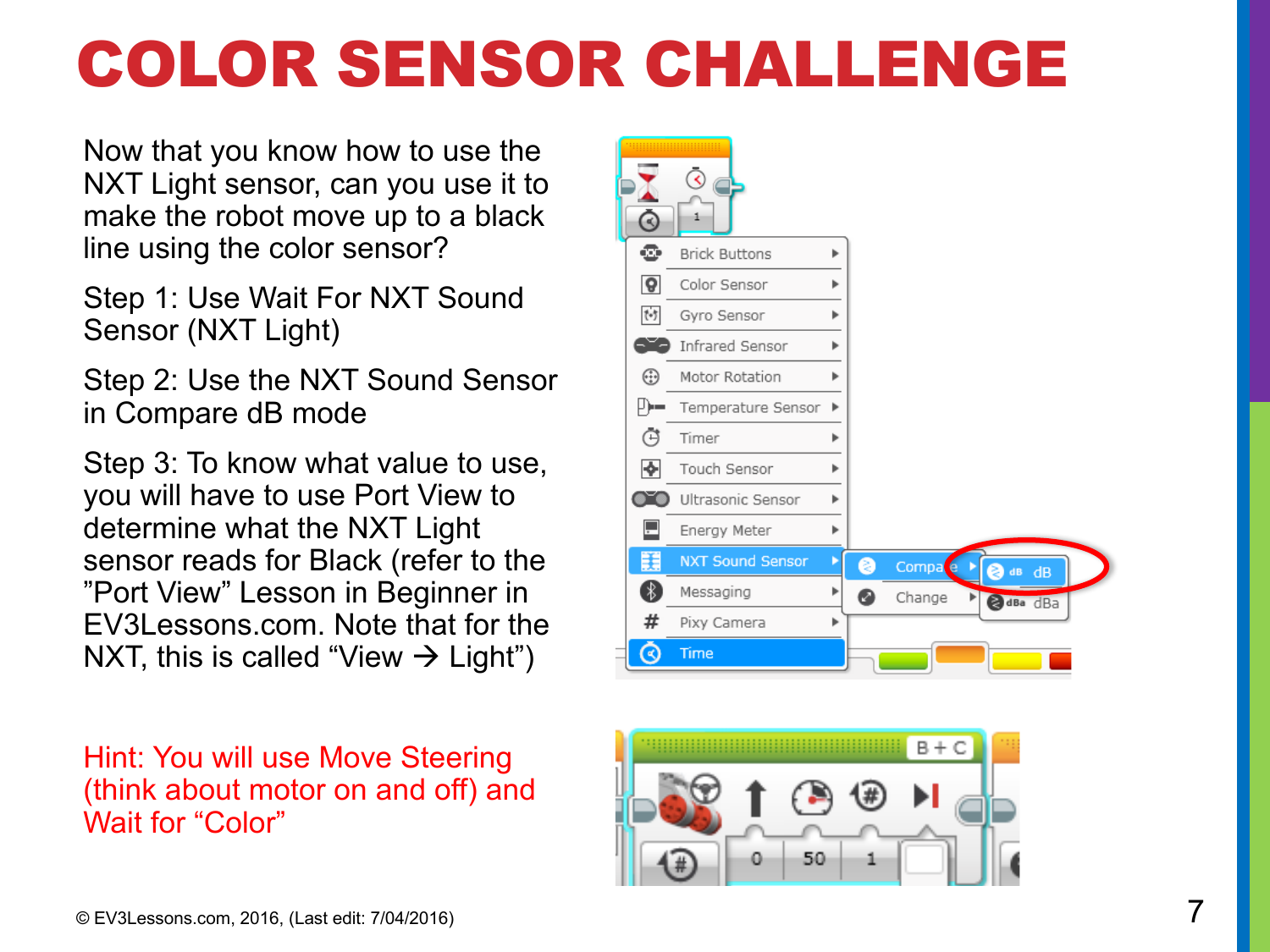### COLOR SENSOR CHALLENGE SOLUTION



Set to "ON"

Move Steering Wait until Color is Black (threshold <40 determined using View)

Move Steering Set to "OFF" with BRAKE

FINISH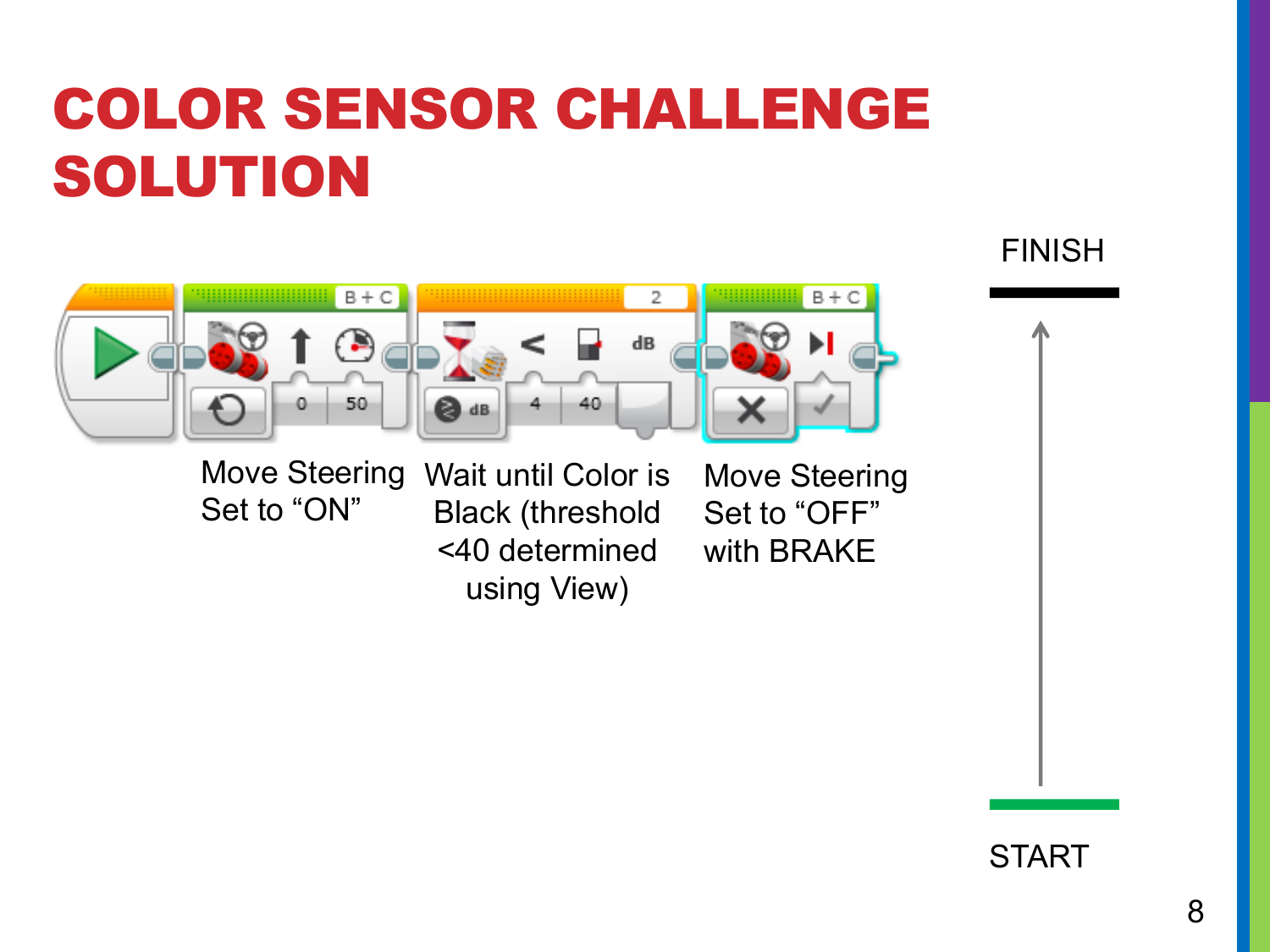### USING YOUR NXT LIGHT SENSOR WITH OTHER EV3 PROGRAMS

- When can we substitute a "sound" (really light) sensor for a color sensor in a program written for an EV3?
	- When the sensor only needs to tell light from dark.
	- When the colors to be told apart give reliably & consistently different readings.
	- Stop on a line, follow a line, and avoid a line are no problem. Following only green lines will be hard, maybe impossible.
	- Note: To learn how to use the NXT Light sensor to line follow, see the Line Following lesson on EV3Lesson.com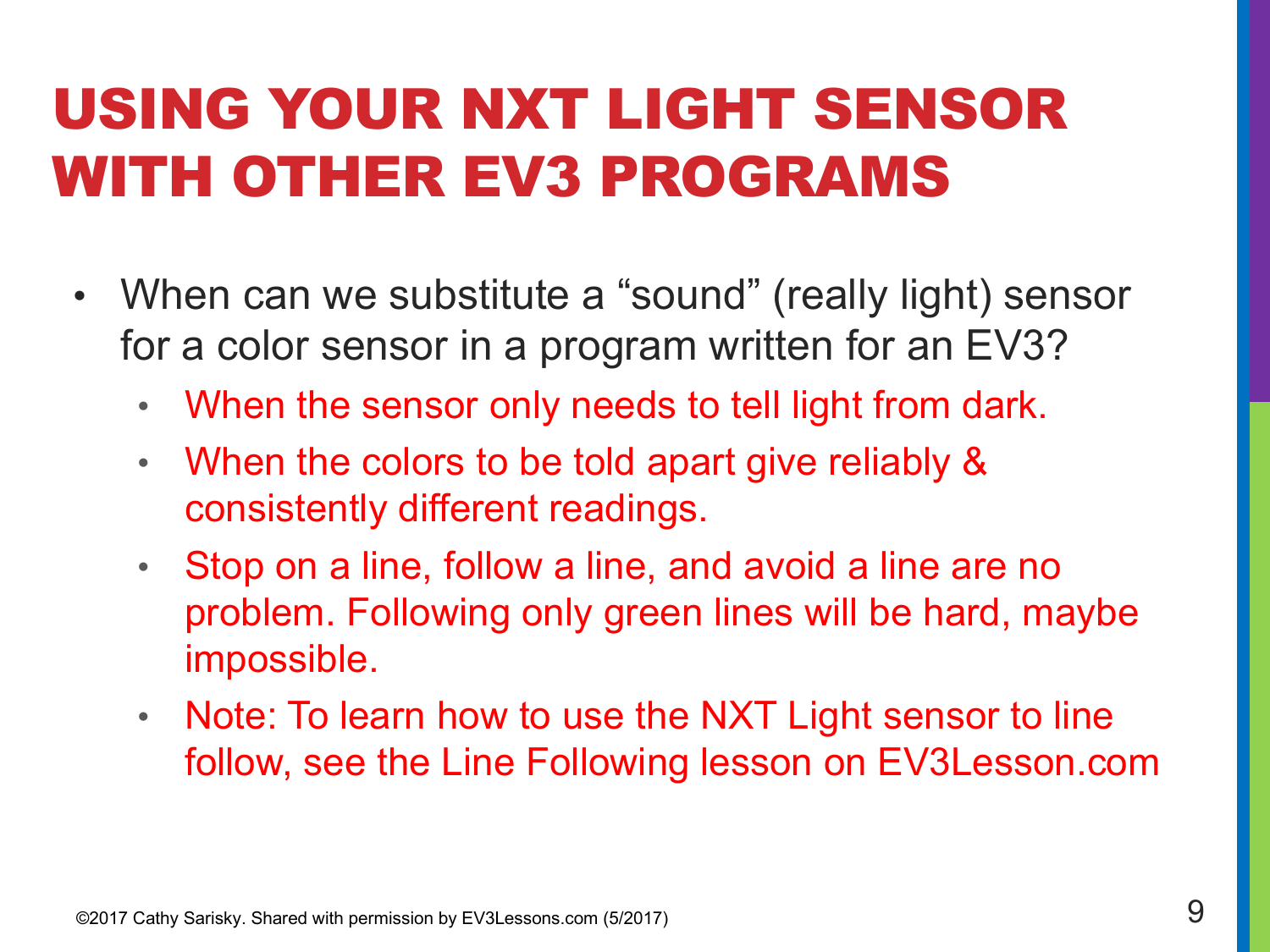## NOTES FOR TEACHERS/COACHES

It'd be nice if the sound sensor block looked like the light sensor and were labeled as a light sensor, but the kids in my class adjusted to this quirk pretty easily. It was certainly easier to explain to novices than using raw values would have been. Installing the sound sensor block before class time will save on headaches.

Some other options, for those who would like to pursue them:

- $\pi$  The "NXT light sensors in EV3 tutorial" at EV3lessons.com
- $\pi$  Calibrating a light sensor (still uses the sound block) http://drpineda.ca/using-nxt-light-sensor-in-ev3.html
- <sup>ì</sup> https://www.youtube.com/watch?v=I7Bqvk- uMLk&feature=youtu.be